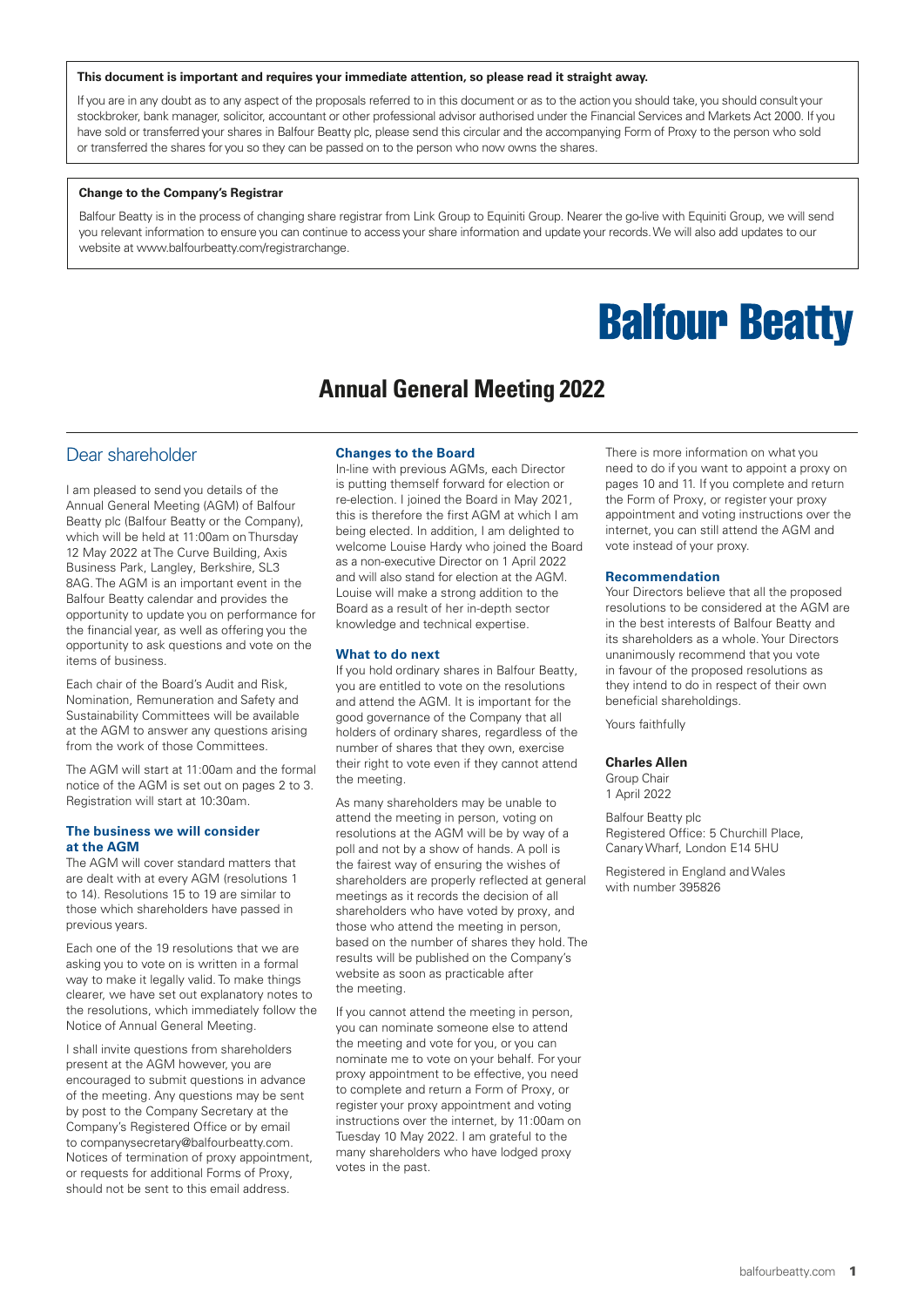Notice is hereby given that the seventy-seventh Annual General Meeting (AGM) of Balfour Beatty plc (the Company) will be held at The Curve Building, Axis Business Park, Langley, Berkshire, SL3 8AG, on Thursday 12 May 2022 at 11:00am for the following purposes.

Resolutions 17 to 19 (inclusive) will be proposed as special resolutions. All other resolutions will be proposed as ordinary resolutions.

## **Ordinary Business**

- 1. To receive and adopt the audited accounts for the financial year ended 31 December 2021, together with the Strategic report, Directors' report and Auditor's report on those accounts.
- 2. To approve the Directors' remuneration report (other than the Directors' remuneration policy) for the year ended 31 December 2021.
- 3. To declare a final dividend of 6.0p per share on the ordinary shares of the Company.
- 4. To elect Charles Allen, Lord Allen of Kensington CBE as a Director.
- 5. To elect Ms L Hardy as a Director.
- 6. To re-elect Dr S R Billingham CBE as a Director.
- 7. To re-elect Mr S J Doughty CMG as a **Director**
- 8. To re-elect Mr P J Harrison as a Director.
- 9. To re-elect Mr M A Lucki as a Director.
- 10. To re-elect Ms B J Moorhouse as a Director.
- 11. To re-elect Mr L M Quinn as a Director.
- 12. To re-elect Ms A Drinkwater as a Director.
- 13. To reappoint KPMG LLP as auditor of the Company to hold office until the conclusion of the next general meeting at which accounts are laid.
- 14. To authorise the Directors to determine the remuneration of the auditor.

## **Special Business**

15. To consider and, if thought fit, pass as an ordinary resolution:

**THAT** 

- (a) the Company is, and all companies that are, at any time during the period for which this resolution has effect, subsidiaries of the company as defined in the Companies Act 2006 (the 2006 Act), are authorised, for the purposes of Part 14 of the 2006 Act at any time during the period from the date of the passing of this resolution to the conclusion of the next AGM, or on 30 June 2023, whichever is the earlier:
	- (i) to make political donations to political parties and/or independent election candidates not exceeding £25,000 in total;
	- (ii) to make political donations to political organisations other than political parties not exceeding £25,000 in total; and
	- (iii) to incur political expenditure not exceeding £25,000 in total; provided that the aggregate amount of any such donations and expenditure shall not exceed £25,000;
- (b) all existing authorisations and approvals relating to political donations or expenditure are hereby revoked without prejudice to any donation made or expenditure incurred prior to the date hereof pursuant to such authorisation or approval; and
- (c) words and expressions defined for the purpose of Part 14 of the 2006 Act shall have the same meaning in this resolution.

## 16. To consider and, if thought fit, pass as an ordinary resolution:

THAT:

(a) the Directors be generally and unconditionally authorised pursuant to and in accordance with Section 551 of the 2006 Act to exercise all the powers of the Company to allot shares, and to grant rights to subscribe for, or to convert any security into, shares, up to an aggregate nominal amount of £106,138,382.33, such authority to expire at the end of the next AGM or on 30 June 2023, whichever is the earlier; and

(b) the Directors be generally and unconditionally authorised, pursuant to and in accordance with Section 551 of the 2006 Act, to exercise all the powers of the Company to allot shares or grant rights to subscribe for or to convert any security into shares up to a further nominal amount of £106,138,382.33 in connection with an offer by way of a rights issue, such authority to expire at the end of the next AGM or on 30 June 2023, whichever is the earlier;

 but so that the Company may make offers and enter into agreements during the period referred to in paragraphs (a) and (b) above which would, or might, require shares to be allotted or rights to subscribe for, or convert other securities into, shares to be granted after the authority ends.

For the purposes of this resolution, 'rights issue' means an offer to:

- holders of ordinary shares in the capital of the Company in proportion (as nearly as may be practicable) to the respective number of ordinary shares held by them; and
- (ii) holders of other equity securities if this is required by the rights of those securities or, if the Directors consider it necessary, as permitted by the rights of those securities, to subscribe for further securities by means of the issue of a renounceable letter (or other negotiable document) which may be traded for a period before payment for the securities is due, but subject in both cases to such exclusions or other arrangements as the Directors may deem necessary or expedient in relation to treasury shares, fractional entitlements, record dates or legal, regulatory or practical problems in, or under the laws of, any territory or any other matter.

#### 17. To consider and, if thought fit, pass as a special resolution:

THAT subject to the passing of Resolution 16, the Directors be empowered to allot equity securities (as defined in Section 560(1) of the 2006 Act) wholly for cash pursuant to the authority given by Resolution 16 above and to sell treasury shares wholly for cash, as if Section 561(1) of the 2006 Act did not apply to such allotment or sale, in each case:

(a) in connection with a rights issue; and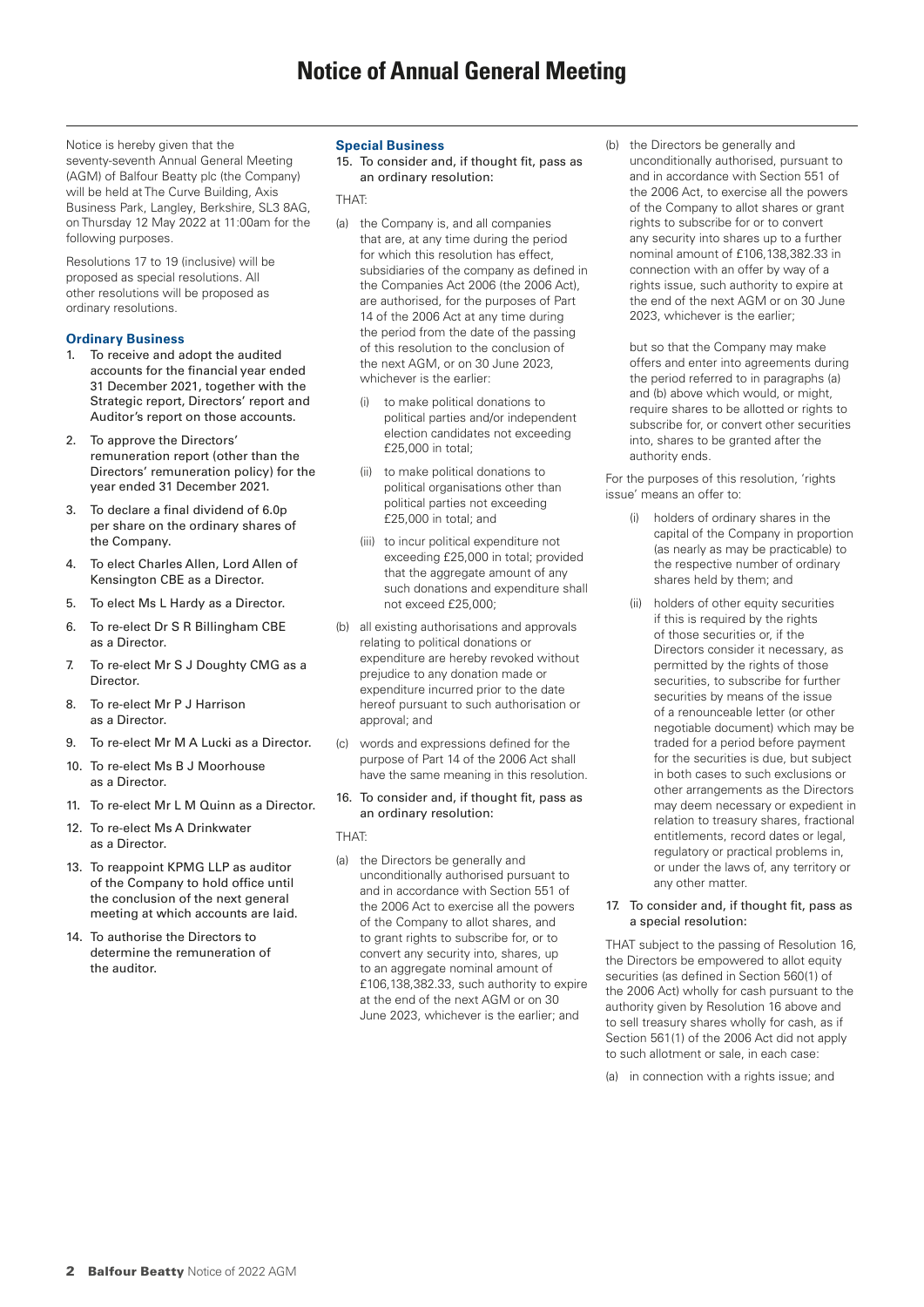(b) otherwise than in connection with a rights issue, up to an aggregate nominal amount of £17,243,490.47,

 such authority to expire at the end of the next AGM or on 30 June 2023, whichever is the earlier, but so that the Company may make offers and enter into agreements during this period which would, or might, require equity securities to be allotted and treasury shares to be sold after the authority given by this resolution has expired.

For the purposes of this resolution, 'rights issue' has the same meaning as in Resolution 16.

#### 18. To consider and, if thought fit, pass as a special resolution:

THAT the Company be hereby generally and unconditionally authorised for the purposes of Section 701 of the 2006 Act to make market purchases (within the meaning of Section 693(4) of the 2006 Act) of ordinary shares of 50p each in the Company (ordinary shares) on such terms as the Directors think fit, and where such shares are held in treasury, the Company may, among other things, use them for the purpose of its employee share schemes provided that:

- (a) the maximum number of ordinary shares hereby authorised to be purchased is 63,683,029;
- (b) the maximum price, exclusive of expenses, which may be paid for a share is the higher of:
	- (i) an amount equal to 105% of the average of the middle market quotations of an ordinary share (as derived from the London Stock Exchange Daily Official List) for the five business days immediately preceding the day on which such ordinary share is contracted to be purchased; and
	- (ii) the higher of the price of the last independent trade and the highest current independent bid on the trading venues where the purchase is carried out;
- (c) the minimum price, exclusive of expenses, which may be paid for a share is its nominal value; and

(d) this authority will expire unless previously revoked or varied, at the end of the next AGM or on 30 June 2023, whichever is the earlier (except in relation to the purchase of shares the contract for which was concluded before the expiry of this authority and which will or may be executed wholly or partly after such expiry).

#### 19. To consider and, if thought fit, pass as a special resolution:

THAT a general meeting of the Company, other than an Annual General Meeting, may be called on not less than 14 clear days notice.

By Order of the Board

## **Tracey Wood**

Group General Counsel and Company Secretary 1 April 2022

Registered Office: 5 Churchill Place, Canary Wharf, London E14 5HU

Registered in England and Wales with number 395826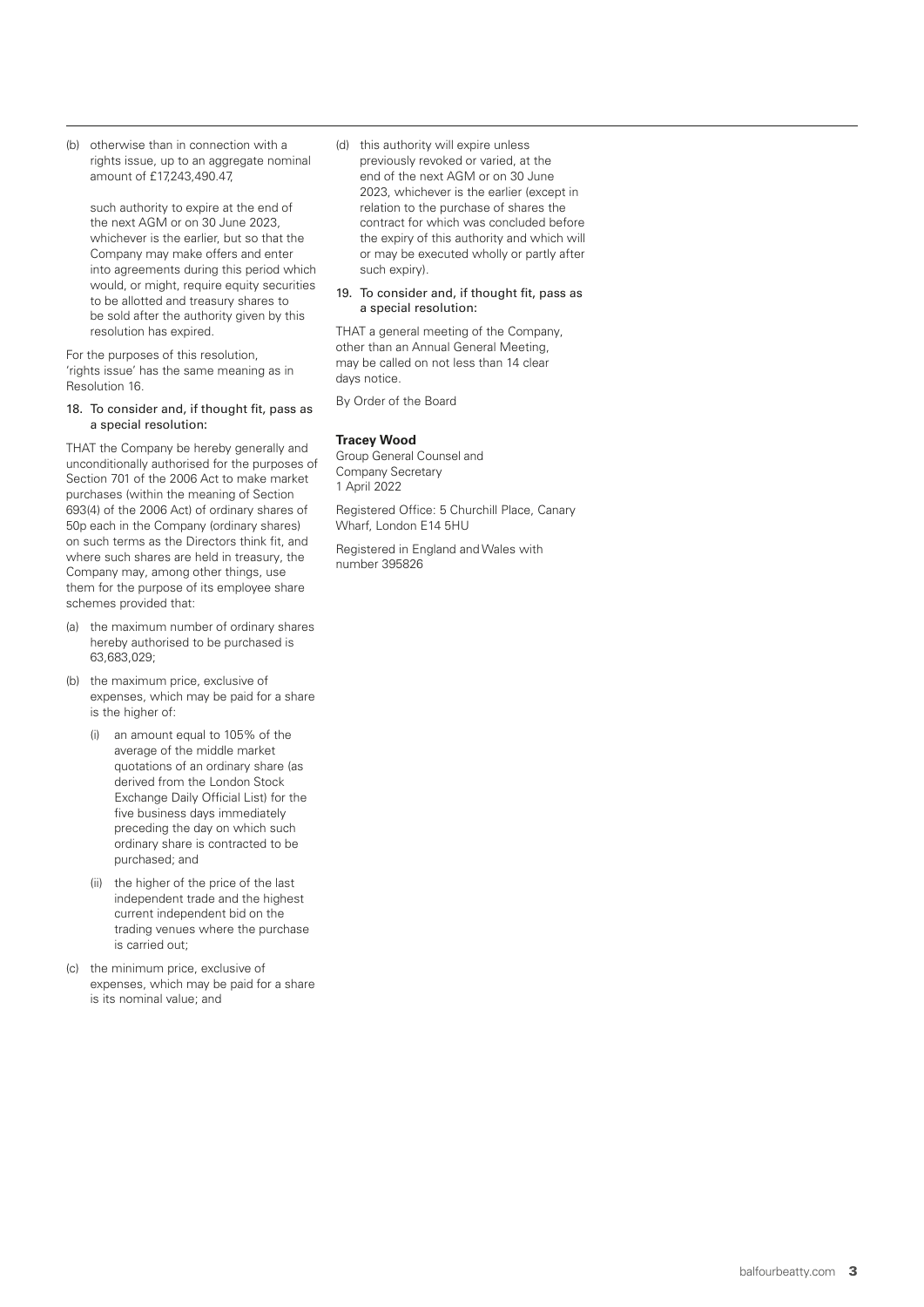# **Notice of Annual General Meeting** continued

#### **Notes:**

- (i) As at 24 March 2022 (being the latest practicable date before the publication of this notice) the Company's issued ordinary share capital consisted of 689,739,619 ordinary shares of 50p each carrying one vote. As at 24 March 2022, 52,909,325 are held in Treasury with no voting rights attached. Therefore, the total ordinary voting rights in the Company as at 24 March 2022 is 636,830,294 ordinary shares.
- (ii) Voting at the AGM will be by poll rather than by a show of hands to allow voting representation from all shareholders.

 The Chairman will invite each shareholder and proxy present to complete a poll card indicating how they wish to cast their votes in respect of each resolution. Poll cards will be provided at the meeting and will be collected at the end of the AGM.

 Once the results have been verified by the Company's Registrar, they will be notified to the Financial Conduct Authority and published on the Company's website at www. balfourbeatty.com.

- (iii) A holder of ordinary shares entitled to attend and vote is entitled to appoint another person as his/her/their proxy to exercise all or any of his/her/their rights to attend and to speak and vote at the meeting. A shareholder may appoint more than one proxy in relation to the meeting, provided that each proxy is appointed to exercise the rights attached to a different share or shares held by that shareholder. A proxy need not be a member of the Company.
- (iv) If you do not have a Form of Proxy and believe that you should have one, please contact the Company's Registrar on 0371 664 0300. Calls are charged at the standard geographic rate and will vary by provider. If you are outside the UK, please call +44 (0)371 664 0300. Calls outside the United Kingdom are charged at the applicable international rate. Lines are open between 09:00 and 17:30, Monday to Friday excluding public holidays in England and Wales.
- (v) The Company specifies that only those holders of ordinary shares registered in the Register of Members of the Company at close of business on Tuesday, 10 May 2022 will be entitled to attend and/or vote at the meeting in respect of the number of shares registered in their name at that time. Changes to the entries on the relevant Register of Members after close of business on Tuesday, 10 May 2022 will be disregarded in determining the rights of any person to vote at the meeting (and any adjournment thereof).
- (vi) Any person to whom this notice is sent who is a person nominated under Section 146 of the Companies Act 2006 (the 2006 Act) to enjoy information rights (a Nominated Person) may, under an agreement between him/her/them and the shareholder by whom he/she/they was nominated, have a right to be appointed (or to have someone else appointed) as a proxy for the meeting. If a Nominated Person has no such proxy appointment right or does not wish to exercise it, he/she/they may, under any such agreement, have a right to give instructions to the shareholder as to the exercise of voting rights.
- (vii) The statement of the rights of shareholders in relation to the appointment of proxies in the notice above does not apply to Nominated Persons. The rights described in Note (iii) can only be exercised by shareholders of the Company.
- (viii) Any corporation which is a member can appoint one or more corporate representatives who may exercise on its behalf all of its powers as a member provided that they do not do so in relation to the same shares.
- (ix) Any holder of ordinary shares attending the meeting has the right to ask questions. The Company must cause to be answered any such question relating to the business being dealt with at the meeting but no such answer need be given if:
	- (a) to do so would interfere unduly with the preparation for the meeting or involve the disclosure of confidential information;
	- (b) the answer has already been given on the Company's website in the form of an answer to a question; or
	- (c) it is undesirable in the interests of the Company or the good order of the meeting that the question be answered.
- (x) Under Section 527 of the 2006 Act shareholders that meet the threshold requirements set out in that section have the right to require the Company to publish on a website a statement setting out any matter relating to:
	- the audit of the Company's accounts (including the auditor's report and the conduct of the audit) that are to be laid before the meeting; or
	- (b) any circumstance connected with an auditor of the Company ceasing to hold office since the previous meeting at which annual accounts and reports were laid in accordance with Section 437 of the 2006 Act.

 The Company may not require the members requesting any such website publication to pay its expenses in complying with Sections 527 or 528 of the 2006 Act. Where the Company is required to place a statement on a website under Section 527 of the 2006 Act, it must forward the statement to the Company's auditor not later than the time when it makes the statement available on the website. The business which may be dealt with at the meeting includes any statement that the Company has been required to publish on a website under Section 527 of the 2006 Act.

 A request must be received by the Company not later than 5 May 2022, being the date one week before the AGM.

- (xi) Copies of Directors' service contracts and letters of appointment are available for inspection at One Silk Street, London, EC2Y 8HQ, United Kingdom during normal business hours on any weekday (Saturdays, Sundays and UK public holidays excepted) and on the Company's website from the date of this notice until the date of the AGM.
- (xii) You may not use any electronic address provided in this notice or in any related documents (including the Form of Proxy) to communicate with the Company for any purposes other than those expressly stated.
- (xiii) A copy of this notice and other information required by Section 311A of the 2006 Act can be found at www.balfourbeatty.com.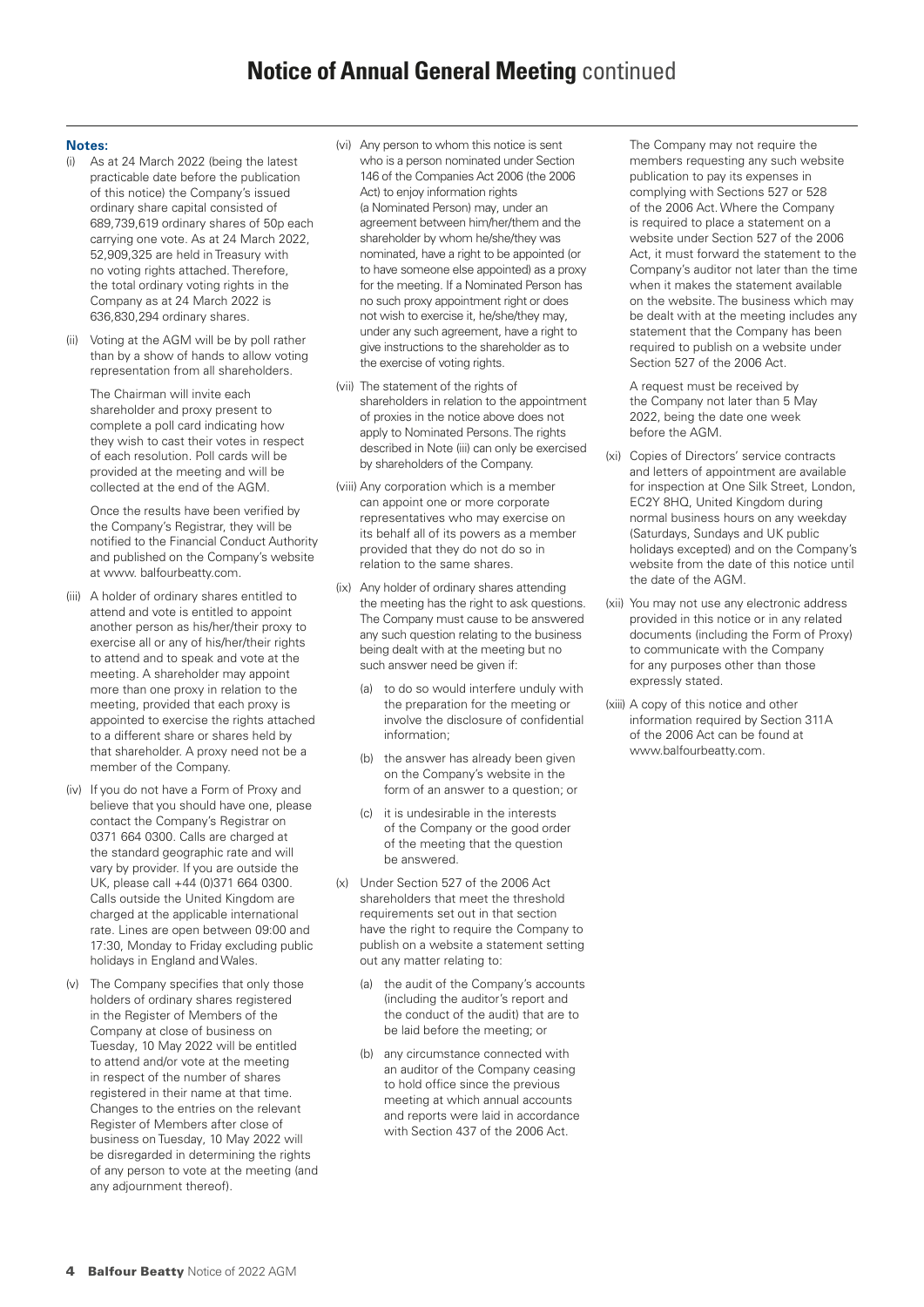We will be holding our AGM on Thursday 12 May 2022 at The Curve Building, Axis Business Park, Langley, Berkshire SL3 8AG.

The meeting will start at 11:00am and the formal notice of the meeting is set out on pages 2 to 3.

In these explanatory notes, the references to 24 March 2022 and to 30 June 2023 are to the latest practicable date prior to the publication of this circular and the latest date by which the Company must hold an AGM in 2023, respectively.

## **Resolutions 1 to 16**

Resolutions 1 to 16 will be proposed as ordinary resolutions. For these resolutions to be passed, more than 50% of the votes cast must be in favour.

## **1. Directors' Report and Accounts**

The Directors are required to present the annual accounts, Strategic report, Directors' report and Auditor's report on the accounts to the meeting for the year ended 31 December 2021. These are all contained in the Company's Annual Report and Accounts 2021 (the '2021 Annual Report').

## **2. Directors' remuneration report**

The Company is required to seek shareholder approval of the Directors' remuneration report for the year ended 31 December 2021 on pages 150 to 166 of the 2021 Annual Report (other than the summary of remuneration policy on pages 154 to 156). The vote is advisory in nature and therefore no entitlement of any individual Director to remuneration, whether under a service contract or letter of appointment, is conditional on the passing of this resolution.

## **3. Dividend**

Shareholders must approve the final dividend payable for each ordinary share held.

However, the final dividend cannot exceed the amount recommended by the Directors, which is 6.0p for each ordinary share. If approved, the final dividend will be paid on 6 July 2022 to holders of ordinary shares who are on the Company's Register of Members on 4 June 2022. The proposed final dividend will bring the total dividend for 2021 to 9.0p per ordinary share. For 2020, the total dividend was 1.5p per ordinary share. Shares held in Treasury do not receive the dividend.

## **4 to 12. Election and re-election of Directors**

Charles Allen and Louise Hardy will stand for election at this year's AGM following their appointment to the Board on 13 May 2021 and 1 April 2022 respectively. All other Directors who are currently in office will seek reelection at the AGM in accordance with the recommendations of the UK Corporate Governance Code.

Each of the Directors bring skills and experience which enhance the quality of debate in the boardroom and provides guidance in the Company's affairs. There are, however, specific areas where the

non- executive Directors, in particular, bring a wealth of insight and, although not exhaustive, some of their key skills and experience are highlighted on page 136 of the 2021 Annual Report. The Directors believe that your Board continues to include an appropriate balance of skills, experience, independence and knowledge of the Company and retains the ability to provide effective leadership to the Group.

Following formal performance evaluations with all Board members carried out in 2021, the Group Chair is satisfied that each of the non-executive Directors continues to be effective and demonstrates commitment to the role, including commitment of time for Board and Committee meetings. Similarly, the Board is satisfied that the Group Chair is effective and demonstrates commitment to the role. In particular, the Board has carefully considered the time commitment needed for the Group Chair role and is satisfied that the Group Chair has sufficient time to discharge his duties notwithstanding other demands on his time. Accordingly, your Board believes that the election or re-election of each of the Directors is in the best interests of your Company.

For information about each of your Directors seeking re-election, please refer to pages 7 to 9 of this Notice.

## **13 and 14. Independent auditor**

The Company must appoint an auditor at every general meeting at which accounts are presented to shareholders. KPMG LLP has indicated its willingness to continue to act as the Company's auditor for another year until the conclusion of the next AGM at which accounts are laid before the Company. The Audit and Risk Committee has assessed the effectiveness, independence, objectivity, appropriate mindset and professional scepticism of the external auditor, KPMG, and concluded that the external auditor was in all respects effective. On the recommendation of the Audit and Risk Committee, Resolution 13 proposes that KPMG LLP be reappointed as auditor of the Company.

Resolution 14 authorises your Directors to determine the remuneration of the auditor. Seeking separate authorities to appoint the auditor and to determine its remuneration is in accordance with best practice.

## **15. Authority to incur political expenditure**

Part 14 of the Companies Act 2006 requires companies to obtain shareholders' authority for political donations to registered political parties, other political organisations or an independent election candidate, totalling more than £5,000 in any 12-month period, and for any political expenditure, subject to limited exceptions.

The definition of political donations in this context is very wide and extends to bodies such as those concerned with policy review, law reform and representation of the business community.

It could include special interest groups, such as those involved with the environment, which the Company and its subsidiaries might wish to support, even though these activities are not designed to support or influence support for a particular political party or political organisation.

It remains the policy of the Company and its subsidiaries not to make political donations or incur political expenditure as those expressions are normally understood. However, your Directors consider that it is in the best interests of shareholders for the Company to participate in public debate and opinion forming matters which affect its business. In order to avoid the inadvertent infringement of the Companies Act 2006, your Directors are seeking shareholders' authority for the Company, and all companies that are, at any time during the period for which this resolution has effect, subsidiaries of the company as defined in the 2006 Act, to make political donations and to incur political expenditure up to a maximum aggregate amount of £25,000. The authority sought by this resolution will expire at the conclusion of the Company's AGM in 2023, or on 30 June 2023, whichever is the earlier.

In line with best practice guidelines published by the Investment Association, this resolution is put to shareholders annually, rather than every four years as permitted by the Companies Act 2006.

## **16. Authority to allot ordinary shares**

The purpose of this resolution is to renew your Directors' authority to allot shares. The authority in paragraph (a) would give your Directors authority to allot new shares, or to grant rights to subscribe for or convert any security into shares, up to a nominal value of £106,138,382.33 representing approximately one-third of the Company's total issued ordinary share capital, exclusive of treasury shares, as at 24 March 2022.

The authority in paragraph (b) would give your Directors authority to allot new shares, or to grant rights to subscribe for or convert any security into shares, only in connection with a fully pre-emptive rights issue up to a further nominal value of £106,138,382.33. This is in line with the Investment Association's Share Capital Management Guidelines.

As at 24 March 2022, 52,909,325 shares were held by the Company as treasury shares. Your Directors consider it desirable to retain the maximum flexibility permitted by corporate governance guidelines to respond to market developments. This will enable them to act in the best interests of shareholders when opportunities arise, by issuing ordinary shares at short notice, without the need to convene a general meeting.

This authority renews that given at last year's AGM and will expire at the conclusion of the Company's AGM in 2023 or, on 30 June 2023, whichever is the earlier, although your Directors intend to continue the practice of seeking renewal of this power at each AGM.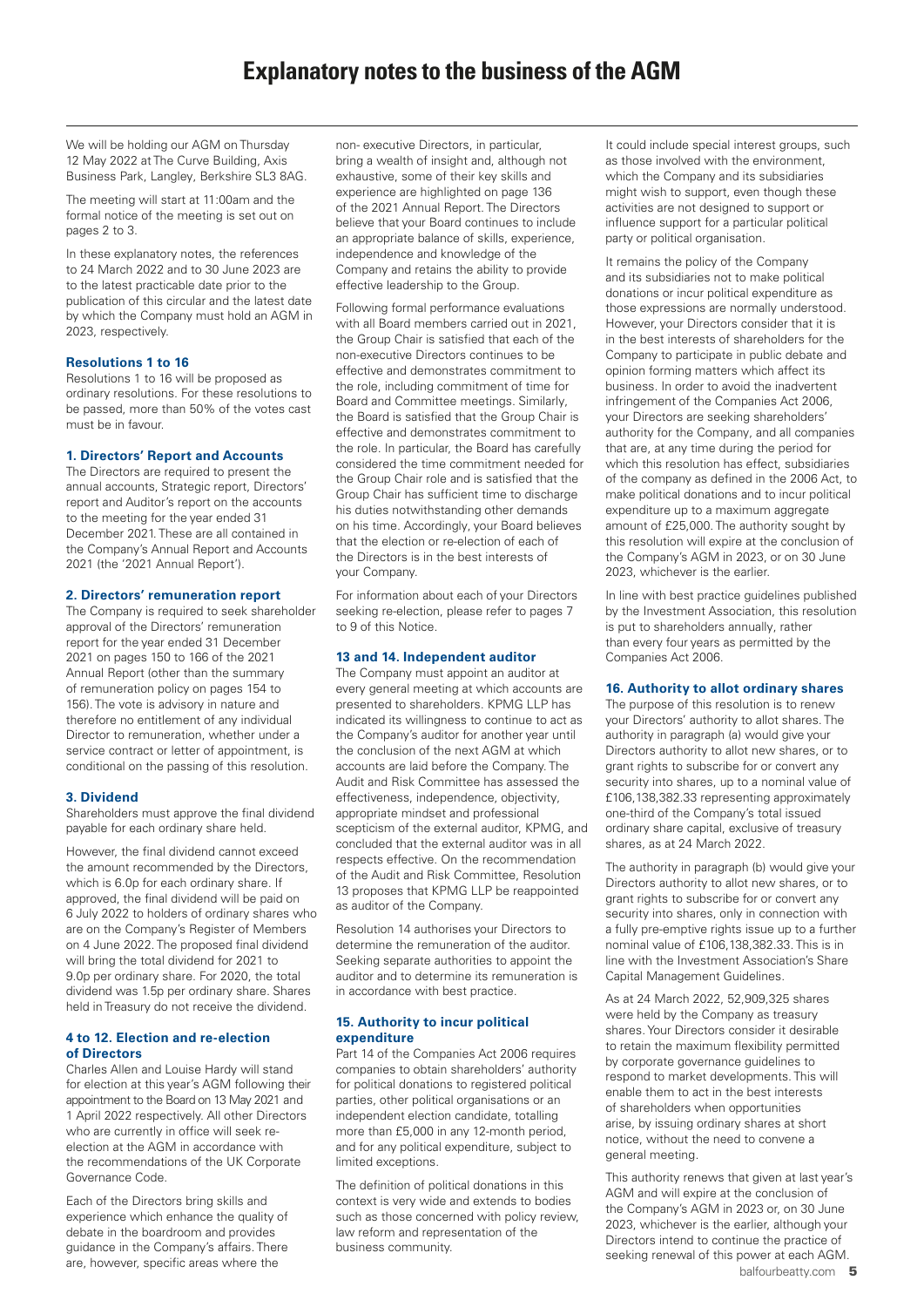#### **Resolutions 17 to 19**

These resolutions will be proposed as special resolutions. For these resolutions to be passed, at least 75% of the votes cast must be in favour.

## **17. Authority to allot ordinary shares for cash on a non pre-emptive basis**

If your Directors allot new shares (or sell treasury shares) for cash (other than in connection with an employee share scheme), they must first offer them to existing shareholders in proportion to their existing holdings (known as pre-emption rights).

However, there may be occasions when your Directors need the flexibility to finance business opportunities by the issue of shares for cash without a pre-emptive offer to existing shareholders. This resolution seeks shareholders' approval to do this.

The resolution seeks approval for the allotment of new ordinary shares (a) in connection with a rights issue and (b) otherwise in connection with a rights issue of up to a nominal amount of £17,243,490.47 for cash (which includes the sale of any shares held in treasury), representing 5% of the Company's issued ordinary share capital as at 24 March 2022. This authority falls within the Pre-Emption Group's Statement of Principles.

Your Directors intend to adhere to the provisions of the Pre-Emption Group's Statement of Principles not to allot shares (other than pursuant to a rights issue or preemptive offer) in excess of an amount equal to 7.5% of the Company's issued ordinary capital in any rolling three-year period, without prior consultation with shareholders.

This authority renews that given at last year's AGM and will expire at the conclusion of the Company's AGM in 2023, or on 30 June 2023, whichever is the earlier. A renewal of this authority will be proposed at each subsequent AGM and the authority sought will fall within the Pre-Emption Group's Statement of Principles.

#### **18. Authority for the Company to purchase its own ordinary shares**

In 2021, the Company completed a buyback programme that returned £150m to shareholders. As announced on 11 March 2022, the Company announced that it would carry out a further buyback programme in the amount of £150m (the '2022 Buyback Programme').

Your Directors are committed to managing the Company's share capital effectively and it is proposed that, in common with many other listed companies, the Company continues to have the authority to make market purchases of its own shares. The number of shares the Company can buy is limited to a maximum of 10% of the Company's issued ordinary share capital, excluding treasury shares, calculated by reference to the number of ordinary shares respectively in issue at 24 March 2022.

The resolution sets out the lowest and the highest prices the Company can pay for its shares. The authority expires at the conclusion of the AGM in 2023 or, on 30 June 2023, whichever is the earlier.

This resolution is consistent with the Investment Association's Share Capital Management Guidelines which are more restrictive than the Companies Act 2006. Your Board will continue to monitor the capital requirements of the Company carefully and, although there are no plans to purchase ordinary shares at the moment other than under the 2022 Buyback Programme, the Directors consider it prudent to be able to act at short notice if the circumstances warrant it. Your Board will only make use of these authorities if it is satisfied: that it would promote the success of the Company to do so; that it could be expected to result in an increase in earnings per share; and accordingly that the purchase is in the interests of shareholders as a whole.

As at 24 March 2022 52,909,325 ordinary shares had been purchased and were being held as treasury shares.

As at 24 March 2022, there were no outstanding warrants or options to subscribe for ordinary shares.

If the Company purchases its own shares they will be cancelled or held as treasury shares. The Companies Act 2006 permits the Company to hold shares purchased as treasury shares rather than treat them as cancelled. Any shares held in treasury may subsequently be cancelled, resold for cash or used to satisfy share options and share awards under an employee share scheme. Once shares are held in treasury, the Company is not entitled to exercise any rights, including the rights to attend and vote at meetings and receive dividends, in respect of those shares. Your Board will only hold shares in treasury where it believes this course of action would promote the success of the Company.

## **19. Notice of general meetings**

Changes made to the Companies Act 2006 by The Companies (Shareholders' Rights) Regulations 2009 (the Regulations) increase the notice period required for general meetings to 21 days, unless shareholders approve a shorter notice period, which cannot be less than 14 clear days. Such approval will not affect AGMs, which will continue to be held on at least 21 clear days' notice.

Before the Regulations came into force, the Company was able to call general meetings (other than AGMs) on 14 clear days' notice. In order to preserve this ability, this resolution seeks renewal of the shareholder approval given at the 2021 AGM. If renewed, this approval will be effective until the conclusion of the Company's AGM in 2023, when your Directors intend to seek a further renewal. Shareholders should note that the changes to the Companies Act 2006 pursuant to the Regulations mean that, in order to

be able to call a general meeting on less than 21 clear days' notice, the Company must make a means of electronic voting available to all shareholders for that meeting. The Company has provided an electronic voting facility for several years and intends to continue to do so. The shorter notice period would not be used as a matter of routine for such meetings, but only where the flexibility offered by the shorter notice period would be in the best interests of shareholders generally, taking into account the circumstances and business of the meeting, including whether the business is time sensitive.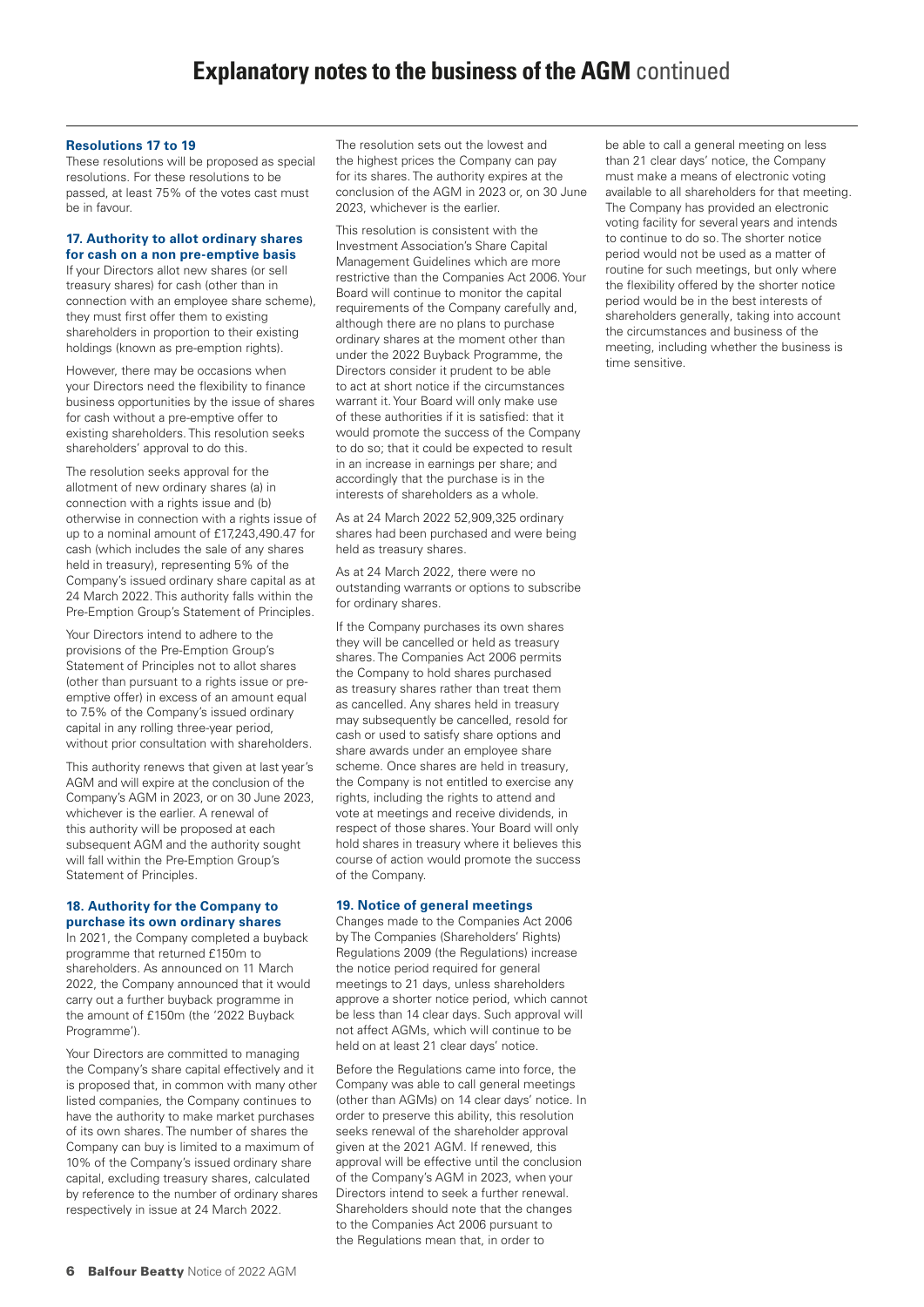#### **Charles Allen, Lord Allen of Kensington CBE (Resolution 4)** Non-executive Group Chair

Date of appointment: 13 May 2021 Committee membership: Nomination Committee (Chair) Nationality: British Independent: On appointment

**Experience:** Charles has 40 years of boardlevel experience including extensive corporate experience across a range of sectors, most notably in support services and media. His previous positions include chair of ISS A/S, executive chair of EMI Music, chief executive of ITV plc, chief executive of Compass Group and chief advisor to the British Home Office.

Charles was awarded a CBE in 2002, was Knighted in 2012 and was Enobled in 2013.

**Key external appointments:** Charles sits in the House of Lords and currently holds positions as non-executive chair of THG PLC and Chairman of Global Media and Entertainment Ltd.

**Contribution:** Charles brings to the Board extensive corporate experience across a range of sectors, most notably in support services and media. In addition to his business expertise, Charles is an experienced chair and leads the Board effectively.

#### **Louise Hardy (Resolution 5)** Non-executive Director Date of appointment: 1 April 2022 Committee membership: Safety and Sustainability Committee Nationality: British Independent: Yes

**Experience:** Louise has over thirty years of business and leadership experience in the construction and built engineering industry. A Civil Engineer, she has held a range of senior roles at London Underground, Bechtel and Laing O'Rourke and as Infrastructure Director responsible for the portfolio of projects for the London 2012 Olympic Games. Her most recent executive appointment was European Project Excellence Director for AECOM, where she was responsible for monitoring project performance across a portfolio of 10,000 projects across 15 countries and eight businesses within Europe. Since then, Louise has held a number of non-executive roles in the public sector and FTSE250, including at Renew Holdings.

**Key external appointments:** Louise is currently a non-executive director of Crest Nicholson, Genuit Group and Severfield. She is also a keen volunteer within the industry as a STEM Ambassador and Diversity Champion.

**Contribution:** Louise brings significant experience in the built environment and a strategic mindset and knowledge of delivering international infrastructure schemes. Her deep sector knowledge and technical expertise will support the Board's activities.

## **Dr Stephen Billingham CBE (Resolution 6)**

Senior Independent non-executive Director Date of appointment: 1 June 2015 Committee membership: Audit and Risk Committee (Chair) Nomination Committee Nationality: British Independent: Yes

**Experience:** Stephen has significant recent and relevant financial experience and has worked in the construction, infrastructure and support services industries for over 30 years. Stephen was the chief financial officer of British Energy Group plc and the chief financial officer of WS Atkins plc. He was also executive chairman at Punch Taverns plc. He played instrumental roles in the financial and operational transformation of all companies. He was also non-executive chairman of Anglian Water Group. Stephen spent 11 years with Balfour Beatty, when it was named BICC plc, in corporate finance and other roles. He is a fellow of the Association of Corporate Treasurers. He was awarded a CBE by the Queen in 2019 for services to Government owned, public and regulated businesses and awarded an honorary doctorate from Aston University in 2016.

**Key external appointments:** Stephen is currently non-executive chairman of Urenco Ltd. He chaired the Urenco Ltd Audit Committee from 2009 to 2015.

**Contribution:** Stephen brings to the Board immense experience of different industries, including construction and support services, from both the supplier and client sides, as well as having a strong background in finance from several complex international organisations. This has enabled him to make a significant contribution to the work of the Board in general, and to his roles as senior independent director and chair of the Audit and Risk Committee, in particular.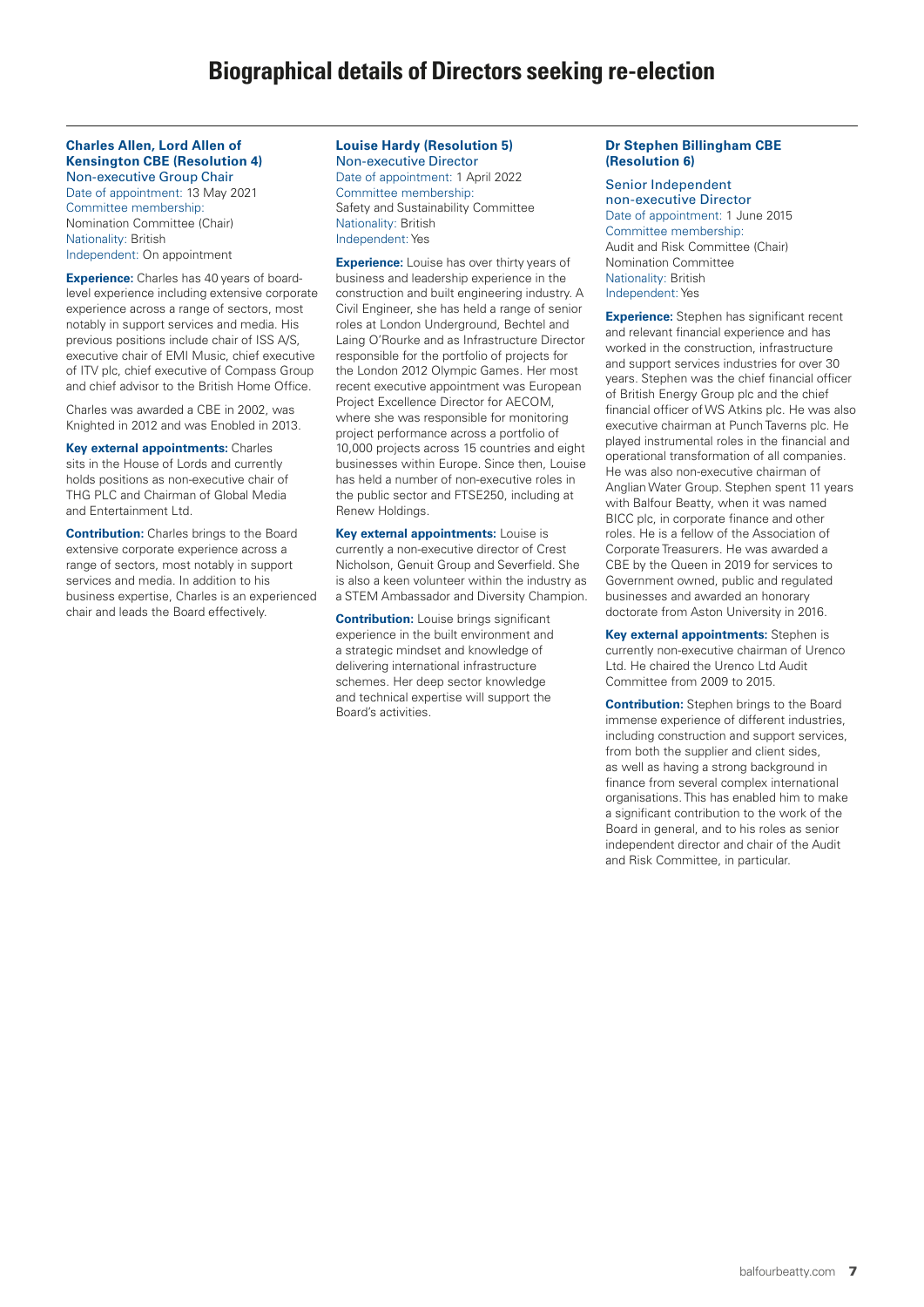#### **Stuart Doughty CMG (Resolution 7)** Non-executive Director

Date of appointment: 8 April 2015 Committee membership: Safety and Sustainability Committee (Chair) Audit and Risk Committee Nomination Committee Nationality: British Independent: Yes

**Experience:** Stuart has over 50 years experience in the civil engineering, construction and infrastructure sectors. Stuart was chief executive of Costain Group plc between 2001 and 2005. This followed executive positions in Welsh multi-utility Hyder plc, Alfred McAlpine plc and Tarmac Construction, where he represented the company on the Channel Tunnel board, following 21 years with John Laing Construction. He has also served as a senior non-executive director of Scott Wilson Group plc, and as chairman of Alstec Ltd, Somero plc and Beck and Pollitzer Limited. He is a Chartered Engineer and a fellow of both the Institution of Civil Engineers and the Institute of Highway Engineers. Stuart was honoured by the Queen with a CMG in 2004 and received an honorary doctorate from Aston University in 2018.

**Key external appointments:** Stuart is a non-executive director representing AustralianSuper (the largest pension fund in Australia) on the Board of King's Cross Development Partnership LLP.

**Contribution:** With a strong background in the industries that Balfour Beatty operates, Stuart brings to the Board an in-depth understanding of the challenges and opportunities that the Company faces. In particular, Stuart brings practical insights to his role as chair of the Safety and Sustainability Committee.

#### **Philip Harrison (Resolution 8)** Chief Financial Officer Date of appointment: 1 June 2015 Nationality: British Independent: No

**Experience:** Philip has considerable financial expertise and extensive experience of working in large multi-national manufacturing and services businesses. Philip was appointed as Chief Financial Officer in June 2015, having previously served as group finance director at Hogg Robinson Group plc, and as group finance director at VT Group plc. Prior to that, he was VP finance at Hewlett-Packard (Europe, Middle East and Africa regions) and was a member of the EMEA board.

Philip's earlier career included senior international finance roles at Compaq, Rank Xerox and Texas Instruments. Philip is a fellow of the Chartered Institute of Management Accountants.

**Key external appointments:** Philip does not hold any external appointments.

## **Michael Lucki (Resolution 9)**

Non-executive Director Date of appointment: 1 July 2017 Committee membership: Audit and Risk Committee Remuneration Committee Nationality: American Independent: Yes

**Experience:** Michael has over 40 years of business and leadership experience in the US and internationally in the engineering and construction sector. He has held a number of leadership and finance roles, including that of chief financial officer, executive vice president and board member at CH2M HILL. He was formerly an audit partner at Ernst & Young LLP and as its global industry leader for infrastructure, construction and engineering practices. He has recently acted as a strategic adviser to companies and private equity firms in the engineering and construction industry.

**Key external appointments:** Michael is board member and chair of the Audit and Risk Committee of Pankow Management Services. Michael is also board member and Chair of the Compensation Committees of Psomas Corporation and HMC Architects. Michael is a member of the Board of Governors of The California State University, an advisory board member of Anchor QEA, LLC and a board member of Walker Consultants.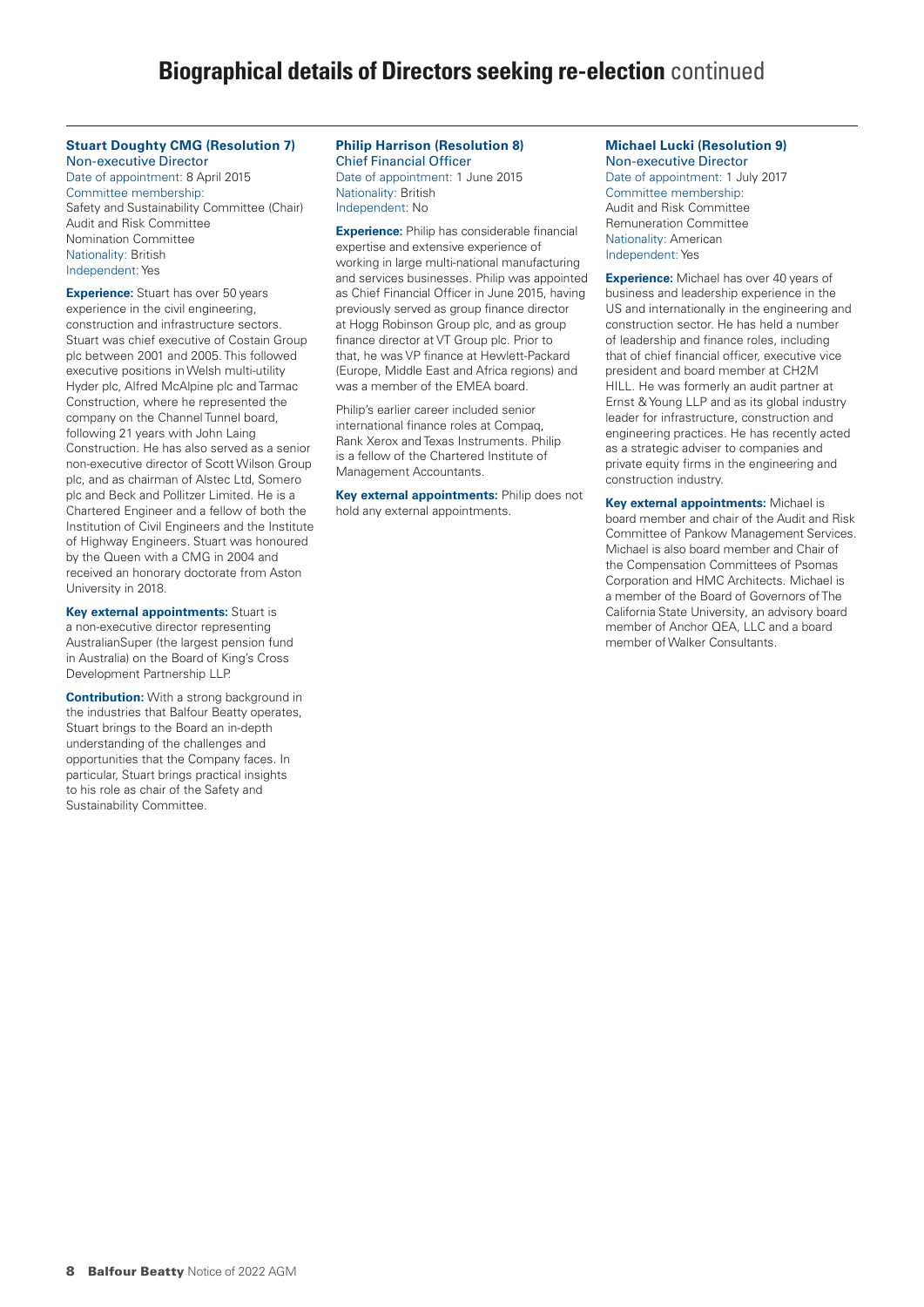#### **Barbara Moorhouse (Resolution 10)** Non-executive Director

Date of appointment: 1 June 2017 Committee membership: Audit and Risk Committee Nomination Committee Remuneration Committee Nationality: British Independent: Yes

**Experience:** Barbara has extensive leadership experience across the private, public and regulated sectors. She was group finance director at Morgan Sindall plc, regulatory director at South West Water and chief finance officer for two international listed IT companies – Kewill Systems plc and Scala Business Solutions NV. Latterly, she was director general at the Ministry of Justice and the Department for Transport. Her most recent executive appointment was as chief operating officer at Westminster City Council. She is a fellow of the Chartered Institute of Management Accountants and an associate member of the Association of Corporate Treasurers.

**Key external appointments:** Barbara is independent chair of Agility Trains East and Agility Trains West. Barbara is also chair of the Rail Safety Standards Board, a position she will step down from in May 2022. Barbara is senior independent non-executive director and chair of the remuneration committee of Aptitude Software Group plc. Barbara is also senior independent non-executive director and chair of the audit committee of Medica Group plc.

**Contribution:** Barbara brings a strategic view to the Board with direct knowledge of areas relevant to key stakeholders of the Group. She combines significant and broad experience from client sectors, with finance expertise gained in large scale, highly complex organisations and continues to contribute effectively to the Board.

## **Leo Quinn (Resolution 11)** Group Chief Executive

Date of appointment: 1 January 2015 Committee membership: Safety and Sustainability Committee Nationality: British Independent: No

**Experience:** Leo has strong leadership expertise and significant experience of successfully delivering transformation strategies for large multi-national companies. Leo is a civil engineer and began his career at Balfour Beatty. He was educated at Portsmouth University and Imperial College, London, where he completed his MSc in Management Science. Before being appointed as Group Chief Executive at Balfour Beatty, Leo spent five years as group chief executive of QinetiQ Group plc and, prior to that, five years as chief executive officer of De La Rue plc. Before this, he spent almost four years as chief operating officer of Invensys plc's production management business, headquartered in the US and 16 years with Honeywell Inc. in senior management roles across the UK, Europe, the Middle East and Africa, including global president of H&BC Enterprise Solutions. Leo was previously a non-executive director of Betfair Group plc and Tomkins plc. Leo was also a member of the Build Back Better Council in 2021.

**Key external appointments:** Leo is the founder of The 5% Club, a UK employer led initiative focused on reducing youth unemployment by creating momentum behind the recruitment of apprentices and graduates into the workforce. In 2021, Leo's contribution to business was recognised through his appointment as a visiting professor at the College of Business and Social Science at Aston University.

## **Anne Drinkwater (Resolution 12)** Non-executive Director Date of appointment: 1 December 2018 Committee membership:

Remuneration Committee (Chair) Safety and Sustainability Committee Nationality: British Independent: Yes

**Experience:** Anne has significant experience in heavy industry including multiple large capital expenditure projects with infrastructure considerations and knowledge of doing business in the UK and US. She was at BP plc for over 30 years, holding a number of senior strategic and operational roles across multiple jurisdictions including the US, Norway, Indonesia, the Middle East and Africa culminating in the role of president and CEO of the Canadian business. Anne was previously a non-executive director at Aker Solutions A.S.A. and at UK listed Tullow Oil plc, where she served on a number of board committees. She was previously oil and gas adviser to the Falkland Islands Government.

**Key external appointments:** Anne is a non-executive director of Equinor ASA where she is a member of the Audit Committee and chair of the Safety, Sustainability and Ethics Committee.

**Contribution:** Anne was a member of the remuneration committee at Tullow Oil plc for four years providing her with the depth of experience necessary to effectively chair the Remuneration Committee at Balfour Beatty.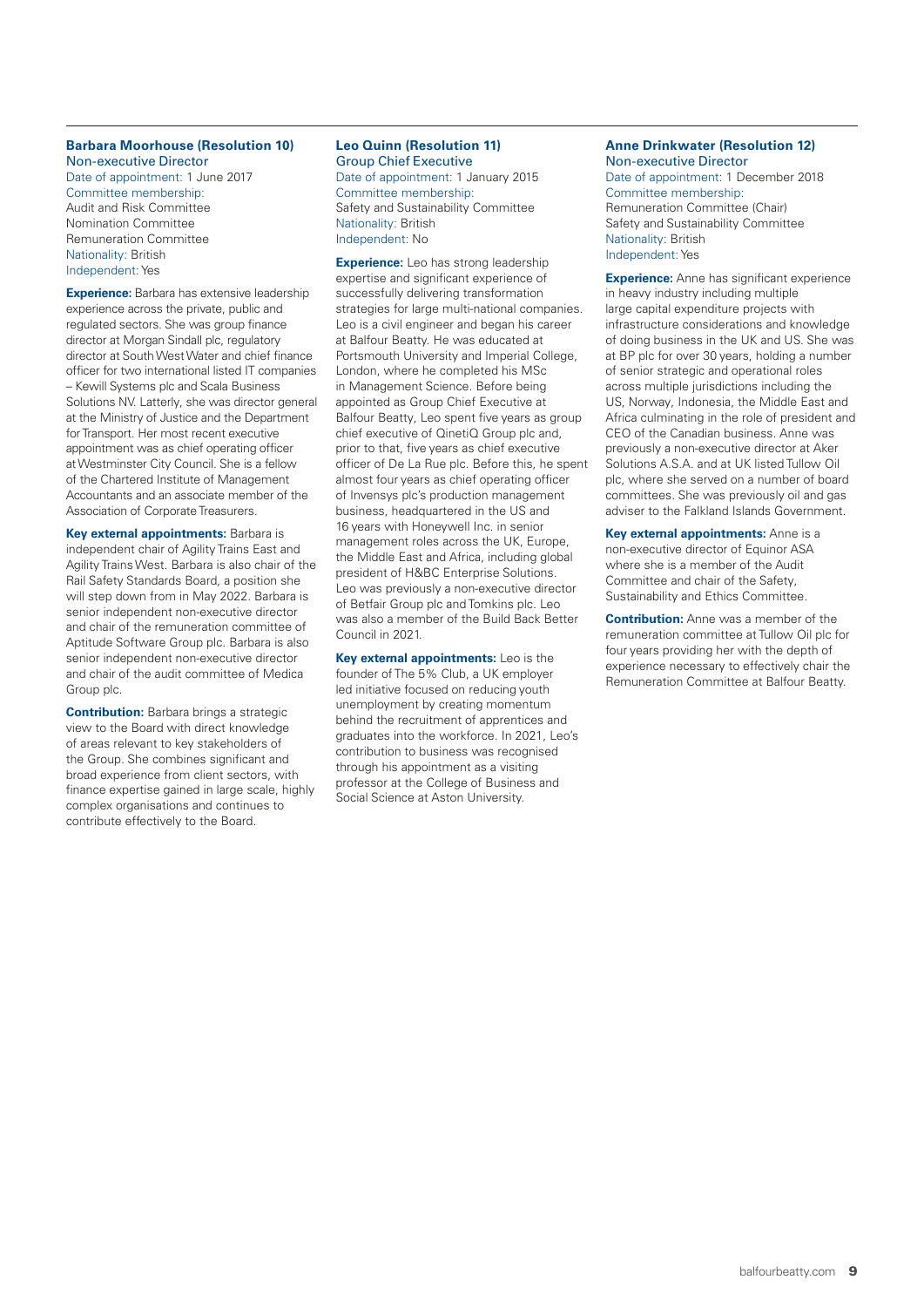You (or any appointed proxy) have the right to attend, speak and vote at the AGM if you are a holder of ordinary shares as shown on the Company's share register at close of business on Tuesday 10 May 2022 (or, in the event of an adjournment, at close of business on the date which is 48 hours before the time of the adjourned meeting). Changes to the Register of Members after the relevant deadline will be disregarded in determining the rights of any person to attend and vote at the AGM.

If you cannot attend the AGM, you may appoint someone else as your proxy. The number of shares that you hold as at the relevant deadline will determine how many votes you will have directly or through your proxy (or proxies).

## **Time and place of AGM**

Balfour Beatty's AGM will start promptly at 11:00am on Thursday 12 May 2022 at The Curve Building, Axis Business Park, Langley, Berkshire SL3 8AG. Registration will start at 10:30am.

## **What you need to bring**

Please keep and bring with you your Form of Proxy (or a copy of it). It will authenticate your right to attend, speak and vote and will speed up your admission. You may also find it helpful to bring this circular with you, so that you can refer to it at the meeting.

## **Joint shareholders**

All joint shareholders may attend and speak at the meeting. However, only the first shareholder listed on the Register of Members is entitled to vote.

## **Shareholders with disabilities**

The venue for the meeting has full access for the disabled.

## **Appointing a proxy**

You may appoint a proxy – someone who will attend the AGM on your behalf and exercise all or any of your rights to speak and vote – by completing and returning the Form of Proxy in accordance with the following instructions.

A proxy need not be a member of the Company.

Before completing the relevant Form of Proxy, please read the following explanatory notes.

#### **How to complete the Form of Proxy**  1. Appointing the Chair of the AGM as your proxy

For convenience, the appointment of the Chair of the Meeting has already been included. If you wish to make this appointment, you need only complete, sign and date the Form of Proxy.

The Form of Proxy enables you to instruct the Chair of the meeting how to vote on the resolutions to be proposed at the AGM. These resolutions are set out in the notice of meeting on pages 2 and 3 and are explained on pages 5 and 6.

The meeting Chair will vote (or withhold their vote) as they think fit on any other business which may properly come before the meeting.

Please place an 'X' in the appropriate box alongside each resolution to indicate whether and, if so, how you wish your vote to be cast in relation to that resolution. In the absence of any specific instruction on how to vote on a particular resolution, your proxy may vote as the proxy thinks fit on any motion to amend a resolution or to adjourn the meeting, or on any other resolution proposed at the AGM. The 'Vote withheld' option is provided, in accordance with best practice, so as to enable you to instruct your proxy not to vote on any particular resolution. However, it should be noted that a vote withheld in this way is not a vote in law and will not be counted in the calculation of the proportion of votes 'For' or 'Against' a resolution.

## 2. Appointing someone other than the meeting Chair as your proxy

If you wish to appoint someone else as your proxy, you should insert the name of your proxy in the space provided.

If necessary, please enter in the box next to the proxy's name the number of shares over which they are authorised to act as your proxy. If left blank, the proxy will have your full voting entltlement.

## 3. Appointing more than one person as your proxy

To appoint more than one person as your proxy, you may photocopy the relevant Form of Proxy in relation to each proxy you wish to appoint. Each Form should clearly indicate the name of the proxy and the number of shares in relation to which they are authorised to act as your proxy. Please also indicate if the proxy instruction is one of multiple instructions being given.

All Forms must be signed and should be returned together in the same envelope.

## 4. Signing the Form of Proxy

Before posting the relevant Form(s) of Proxy, please check that it has been signed and dated. In the case of joint holders, any one of you may sign.

If someone signs the Form on your behalf, you or that person must send it to the Company's Registrar, Link Group (see 6 to 8 below) with the authority under which it is signed, or a copy of the authority which has been certified by a solicitor or notary.

## 5. Corporate appointment of proxy

Where the person appointing the proxy is a company, the relevant Form of Proxy must be executed either under seal or under the hand of a duly authorised officer or attorney and the appropriate power of attorney or other authority must be lodged with the Form.

## 6. Posting details

To be valid, a Form of Proxy, together with any authority (see 4 and 5 above), must be received by Link Group not later than 11:00am on Tuesday 10 May 2022, or if the AGM is adjourned, 48 hours before the time for holding the adjourned AGM.

Completion and return of a Form of Proxy will not prevent you from attending and voting in person at the relevant meeting.

## 7. UK shareholders

Each UK shareholder should reply by posting a Form of Proxy to Link Group in the envelope provided. No stamp is required. Alternatively, you may vote electronically via the internet at www.balfourbeatty-shares.com (see 10 below).

## 8. Shareholders outside the UK

Shareholders with addresses outside the UK should reply by returning their Form of Proxy in an envelope to Link Group, PXS, 10th Floor, Central Square, 29 Wellington Street, Leeds, LS1 4DL, United Kingdom.

Alternatively, you may vote electronically via the internet at www.balfourbeatty-shares.com (see 10 below).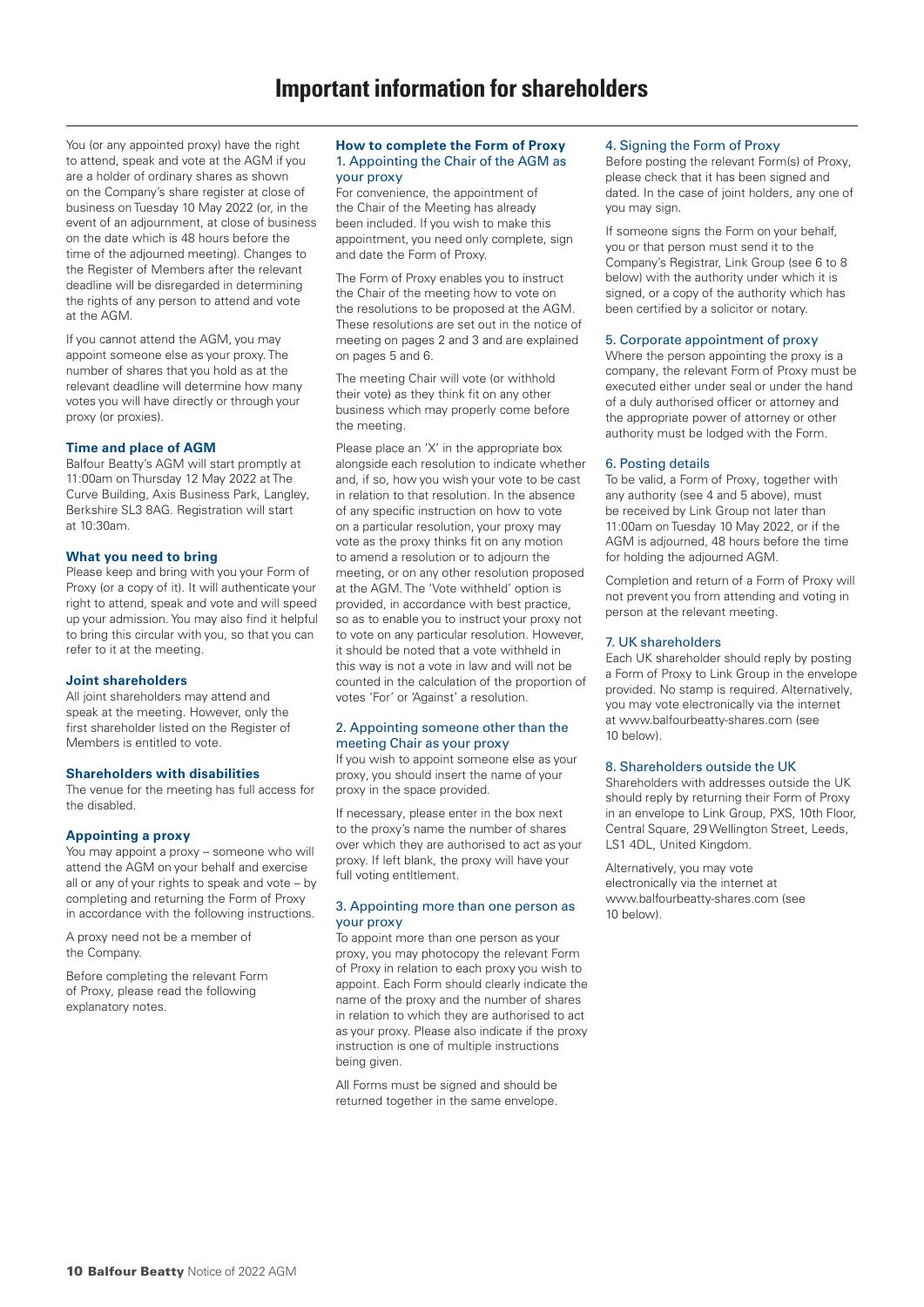## **How to complete the Form of Proxy continued**

#### 9. Duplicate Forms of Proxy

If Link Group receive two or more Forms of Proxy from the same shareholder relating to the same shareholding, they will act upon the one that is delivered last (regardless of its date). If they cannot confirm which one was delivered last (regardless of its date), they will not act on any of the Forms. If your Form arrives after the voting deadline, it will not be valid and will not replace any earlier Forms that they have received.

#### 10. Electronic proxy submission

If you would like to submit your Form of Proxy electronically via the internet, you may do so via www.balfourbeatty-shares.com.

You will need to register to use the service if you have not already done so. Once registration is complete, you may vote online by following the instructions provided.

CREST members who wish to appoint a proxy or proxies by utilising the CREST electronic proxy appointment service may do so for the meetings and any adjournment(s) thereof by utilising the procedures described in the CREST manual. CREST Personal Members or other CREST sponsored members, and those CREST members who have appointed a voting service provider, should refer to their CREST sponsor or voting service provider, who will be able to take the appropriate action on their behalf.

In order for a proxy appointment made by means of CREST to be valid, the appropriate CREST message (a CREST Proxy Instruction) must be properly authenticated in accordance with Euroclear's specifications and must contain the information required for such instructions, as described in the CREST manual. The message must be transmitted so as to be received by the issuer's agent (ID RA10) by the latest time(s) for receipt of proxy appointments specified in the relevant notice of meeting. For this purpose, the time of receipt will be taken to be the time (as determined by the timestamp applied to the message by the CREST Application Host) from which the issuer's agent is able to retrieve the message by enquiry to CREST in the manner prescribed by CREST.

CREST members and, where applicable, their CREST sponsors or voting service providers should note that Euroclear does not make available special procedures in CREST for any particular messages. Normal system timings and limitations will therefore apply in relation to the input of CREST Proxy Instructions. It is the responsibility of the CREST member concerned to take (or, if the CREST member is a CREST Personal Member or sponsored member or has appointed a voting service provider, to procure that the CREST sponsor or voting service provider takes) such action as shall be necessary to ensure that a message is transmitted by the CREST system by any particular time. In this connection, CREST members and, where applicable, their CREST sponsors or voting service providers are referred, in particular, to those sections of the CREST Manual concerning practical limitations of the CREST system and timings.

The Company may treat as invalid a CREST Proxy Instruction in the circumstances set out in Regulation 35(5)(a) of the Uncertificated Securities Regulations 2001, as amended.

## 11. Documents

The notes to the formal notice of the AGM on page 4 provide details of the documents which are available on the Company's website for inspection prior to the AGM.

## 12. General information

Tea and coffee will be available up to the commencement of the AGM and light refreshments will be available after the meeting.

For the safety of everybody at our AGM, you may be asked to provide proof of your identity and to allow our security staff to search any bags or packages. Please allow time for these procedures. You will not be allowed to enter the meeting with recording equipment, cameras, or any other inappropriate item which may interfere with the good order of the meeting. Large bags, rucksacks and suitcases cannot be brought into the meeting. Storage and cloakroom facilities will not be provided. If, having registered, you wish to leave the building, you should first report to the registration desk. If you fail to do this, you may have difficulty gaining readmission. We may refuse entry to persons whose demeanour or behaviour we believe may interfere with the good order of the meeting. Anyone attempting to take photographs, film or record the proceedings may be asked to leave.

Please switch off any mobile phones or other electronic equipment before the meeting begins.

We hope you will understand that these arrangements are for the protection of all shareholders and to ensure good order at the meeting.

If you have any comments or questions concerning the AGM, you can write to the Company Secretary either by post to the Company's registered office or by email to companysecretary@balfourbeatty.com, with the heading 'AGM 2022'. Notices of termination of proxy appointment, or requests for additional Forms of Proxy, should not be sent to this email address. If you wish to give notice of the termination of a proxy appointment, please send a letter to the Company's Registrar giving the full details. This should arrive before the voting deadline. Please note that, as indicated on the Shareholder information page, any administrative enquiry relating to your shareholding should, in the first instance, be directed to the Company's Registrar clearly stating your registered name and address and, if available, shareholder reference number. You can obtain the results of the AGM by telephoning the Company's Registrar after the meeting has ended. The results will also be announced to the Financial Conduct Authority via a Regulatory Information Service and will appear on the Balfour Beatty website at www.balfourbeatty.com as soon as practicable following the meeting.

## 11. Duplicate mailings

You may have received separate sets of documents as it was not possible to combine your records – for example, because different dividend payment instructions apply. Any shareholders who now wish to stop duplicate mailings by combining their records should contact Link Group (see Shareholder information in the 2021 Annual Report on pages 253 to 255).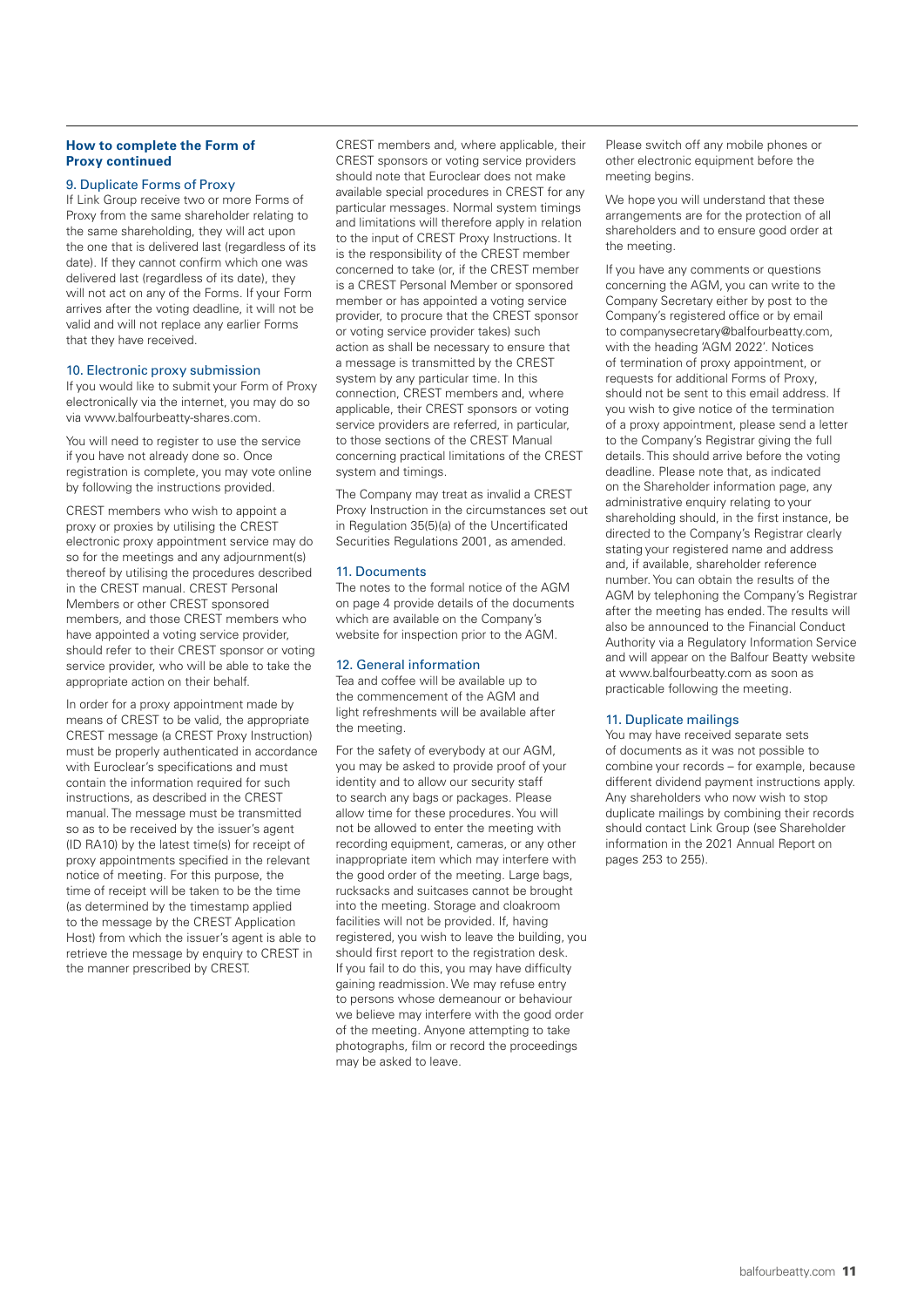#### **Major shareholders' interests**

Notifications provided to the Company by major shareholders in accordance with the Financial Reporting Council's Disclosure Guidance and Transparency Rules (DTR) are published via a Regulatory Information Service and on the Company's website.

The Company has been notified of the following interests in voting rights in its shares as at 24 March 2022, being the latest practicable date that this information can be provided before being printed:

|                                 | Percentage of     | Percentage of     |
|---------------------------------|-------------------|-------------------|
|                                 | voting rights (%) | voting rights (%) |
|                                 | as at             | as at             |
|                                 | 31 December 2021  | 24 March 2022     |
| Janus Henderson Group plc       | 5.00              | 5.00              |
| M&G Investment Management       | 6.22              | 6.22              |
| Schroders plc                   | 5.07              | 5.07              |
| Greater Manchester Pension Fund | 3.99              | 3.99              |

#### **Directors' interests**

The Directors who served during the year and were Directors on 24 March 2022 were Charles Allen, Leo Quinn, Philip Harrison, Stephen Billingham, Anne Drinkwater, Stuart Doughty, Barbara Moorhouse and Michael Lucki. Philip Aiken stepped down from the Board in 2021. The table below does not include Louise Hardy who joined the Board on 1 April 2022, which is after the latest practicable date. The interests of the Directors and their connected persons in the Company's shares are set out below:

| <b>Directors</b>           | Beneficially<br>owned at<br>January 2021<br>(or date of<br>appointment<br>if later) | Beneficially<br>owned at<br>31 December 2021 <sup>1,2</sup><br>(or date of stepping<br>down from the<br>Board if earlier) | Outstanding<br>PSP awards | Outstanding<br>DBP awards | Beneficially<br>owned at<br>31 December 2021<br>as a % of<br>base salary at<br>31 December 2021 <sup>3,4</sup> |
|----------------------------|-------------------------------------------------------------------------------------|---------------------------------------------------------------------------------------------------------------------------|---------------------------|---------------------------|----------------------------------------------------------------------------------------------------------------|
| Philip Harrison            | 379,927                                                                             | 485.948                                                                                                                   | 800.547                   | 283,555                   | 372%                                                                                                           |
| Leo Quinn                  | 2,385,558                                                                           | 2,612,590                                                                                                                 | 1,765,789                 | 556.884                   | 952%                                                                                                           |
| Charles Allen <sup>5</sup> |                                                                                     |                                                                                                                           |                           |                           |                                                                                                                |
| Philip Aiken <sup>6</sup>  | 15,000                                                                              | 15,000                                                                                                                    |                           |                           |                                                                                                                |
| Stephen Billingham         | 44.186                                                                              | 44.248                                                                                                                    |                           |                           |                                                                                                                |
| <b>Stuart Doughty</b>      | 4.550                                                                               | 4.550                                                                                                                     |                           |                           |                                                                                                                |
| Anne Drinkwater            | 4,500                                                                               | 4,500                                                                                                                     |                           |                           |                                                                                                                |
| Michael Lucki              |                                                                                     |                                                                                                                           |                           |                           |                                                                                                                |
| Barbara Moorhouse          | 4.000                                                                               | 4.000                                                                                                                     |                           |                           |                                                                                                                |

1 Includes any shares held in the Company's all-employee Share Incentive Plan.

2 As at 24 March 2022, the following movements in directors' shareholdings have occurred:

– Leo Quinn acquired 78,740 ordinary shares on 11 March 2022.

– Charles Allen acquired 100,000 ordinary shares on 10 March 2022.

3 The closing market price of the Company's ordinary shares as at 31 December 2021, 262.0p, was used to calculate the value of shares beneficially owned.

4 In-line with the Investment Association (IA) guidelines, the calculation includes shares beneficially owned at 31 December 2021 plus unvested shares, which are not subject to a further performance condition (outstanding DBP awards), on a net of tax basis. This calculation excludes shares (outstanding PSP awards), which are subject to further performances conditions. Both Executive Directors' share interests met the Company's shareholding guidelines at 31 December 2021.

5 Appointed on 13 May 2021.

6 Stepped down from the Board on 31 July 2021.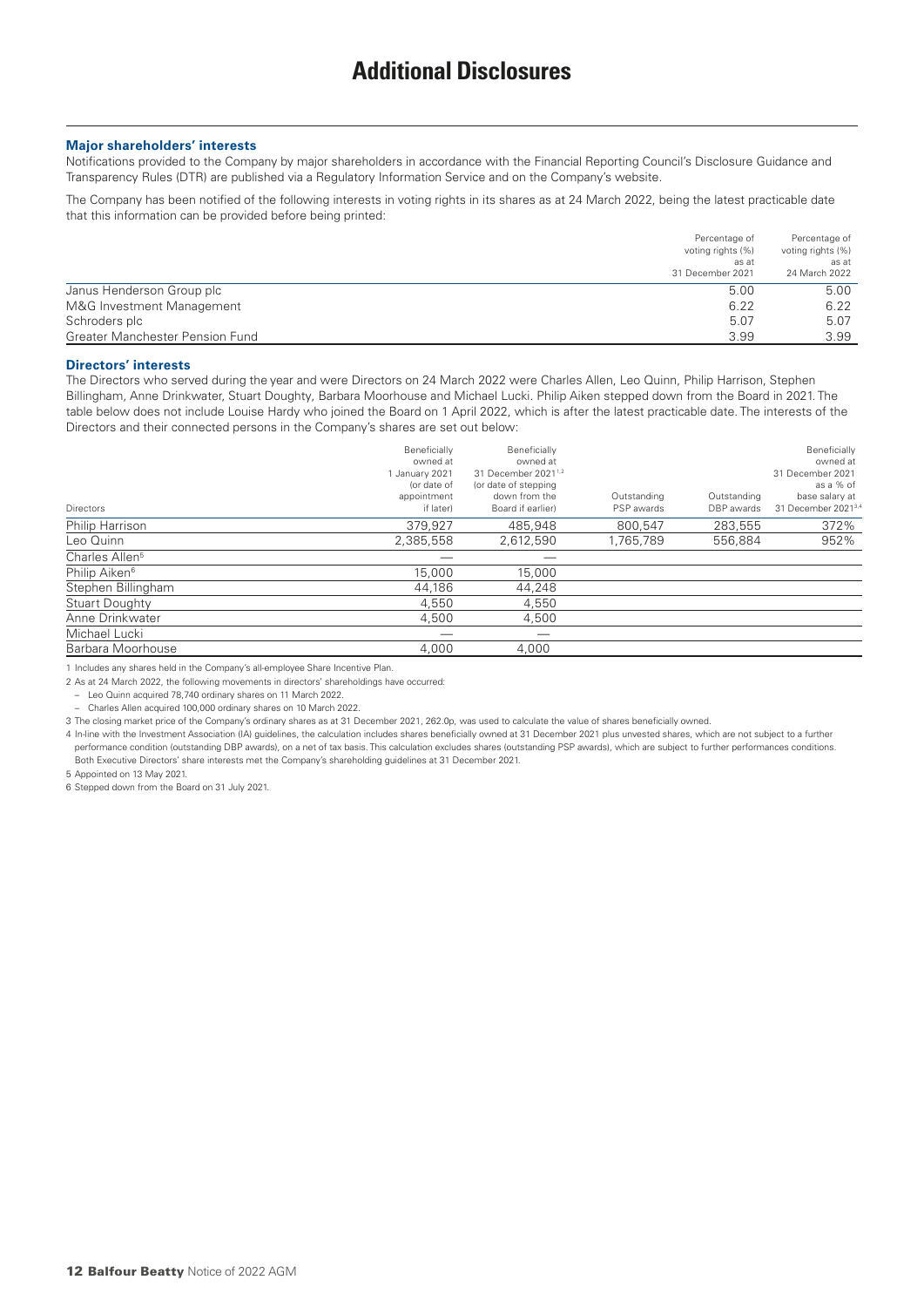## **Financial calendar 2022**

| 12 May     | Annual General Meeting              |
|------------|-------------------------------------|
| 6 July     | Ordinary dividend payable           |
| 17 August  | 2022 half year results announcement |
| 5 December | Ordinary dividend payable           |
| 8 December | Trading update                      |

#### **Registrar**

Balfour Beatty's share register is maintained by Link Group, the Company's Registrar. Link Group is a trading name of Link Market Services Limited. All administrative enquiries relating to shareholdings and requests to receive corporate documents by email should, in the first instance, be directed to Link Group, clearly stating your registered address and, if available, your shareholder reference number.

Please write to: Link Group, 10th Floor, Central Square, 29 Wellington Street, Leeds, LS1 4DL.

Telephone: 0371 664 0300. Calls are charged at the standard geographic rate and will vary by provider. Calls outside the United Kingdom are charged at the applicable international rate. Lines are open between 09:00 and 17:30, Monday to Friday excluding public holidays in England and Wales.

Alternatively, you can email: shareholderenquiries@linkgroup.co.uk. Link Group can help you to: check your shareholding; register a change of address or name; obtain a replacement dividend cheque or tax voucher; or record the death of a shareholder. You can also visit www.signalshares.com to manage your shareholding, and access shares related services and share plans online.

#### **Change of Registrar**

Balfour Beatty is in the process of changing share registrar from Link Group to Equiniti Group. Nearer the go-live with Equiniti Group, we will send you relevant information to ensure you can continue to access your share information and update your records. We will also add updates to our website at www.balfourbeatty.com/registrarchange.

#### **Share certificates**

In order to sell or transfer your shares, you must ensure that you have a valid share certificate. This must be in the name of Balfour Beatty plc. If you lose or misplace your share certificate, you can contact Link Group customer support centre and request a replacement certificate. Link Group will then issue a letter of indemnity to you which you will need to sign and return for a new certificate to be produced. There is a fee charged for this service which includes an administration charge and a cover charge (the cover charge can vary depending on the value of the shareholding).

#### **Electronic shareholder communications**

The Company's website www.balfourbeatty. com provides a range of information about the Company, our people and businesses and our policies on corporate governance and corporate responsibility. The website should be regarded as your first point of reference for information on any of these matters. The share price can also be found there. You can create a Share Portal account, through which you will be able to access the full range of online shareholder services, including the ability to: view your holdings and indicative share price and valuation; view movements on your holdings and your dividend payment history; register a dividend mandate to have your dividends paid directly into your bank account; change your registered address; sign up to receive e-communications or access the online proxy voting facility; and download and print shareholder forms. The Share Portal is easy to use. Please visit www.balfourbeatty-shares.com. Alternatively, you can email: shareportal@linkgroup.co.uk.

#### **Unsolicited telephone calls**

In the past, some of our shareholders have received unsolicited telephone calls or correspondence concerning investment matters from organisations or persons claiming or implying that they have some connection with the Company. We advise our shareholders to be wary of any unsolicited telephone calls, advice or correspondence concerning investment matters from organisations or persons claiming or implying that they have some connection with the Company. These are typically from overseasbased 'brokers' who target UK shareholders offering to sell them what often turn out to be worthless or high-risk shares in UK or overseas investments. Shareholders are advised to be very wary of any unsolicited advice, offers to buy shares at a discount or offers of free annual and/or other reports on the Company.

If you receive any unsolicited investment advice:

– Always ensure the firm is authorised by the Financial Conduct Authority (FCA), is on the FCA Register and is allowed to provide financial advice before handing over your money. You can check if a firm is on the FCA's Register via https://register.fca.org.uk/

- Ask the caller for their name and telephone number and inform them you will call them back. Then check their identity to ensure that they are from the firm they say they are from by calling the firm using the contact number listed on the FCA Register. If there are no contact details on the FCA Register or you are told that they are out of date, or if you have any other doubts, call the FCA Consumer Helpline on 0800 111 6768.
- If you are approached about a share scam, please visit the FCA's ScamSmart website at www.fca.org.uk/scamsmart where you can access information about the various types of scam, including share and boiler room fraud, see the FCA's Warning List and reports on firms about whom consumers have expressed concerns.
- Alternatively, you can call the FCA Consumer Helpline (see above). If you use an unauthorised firm to buy or sell shares or other investments, you will not have access to the Financial Ombudsman Service or be eligible to receive payment under the Financial Services Compensation Scheme if things go wrong.
- You should also report any approach to Action Fraud, which is the UK's national fraud reporting centre, at www.actionfraud.police.uk, or by calling 0300 123 2040.

#### **American Depository Receipts (ADRs)**

An American Depository Receipt (ADR) is a negotiable instrument issued by a depositary bank that evidences ownership of shares in a corporation organised outside the US. Each ADR represents a specific number of underlying ordinary shares in the non-US company, on deposit with a custodian in the applicable home market.

ADRs are generally treated as US domestic securities. They are quoted and traded in US Dollars and are subject to the trading and settlement procedures of the market in which they trade.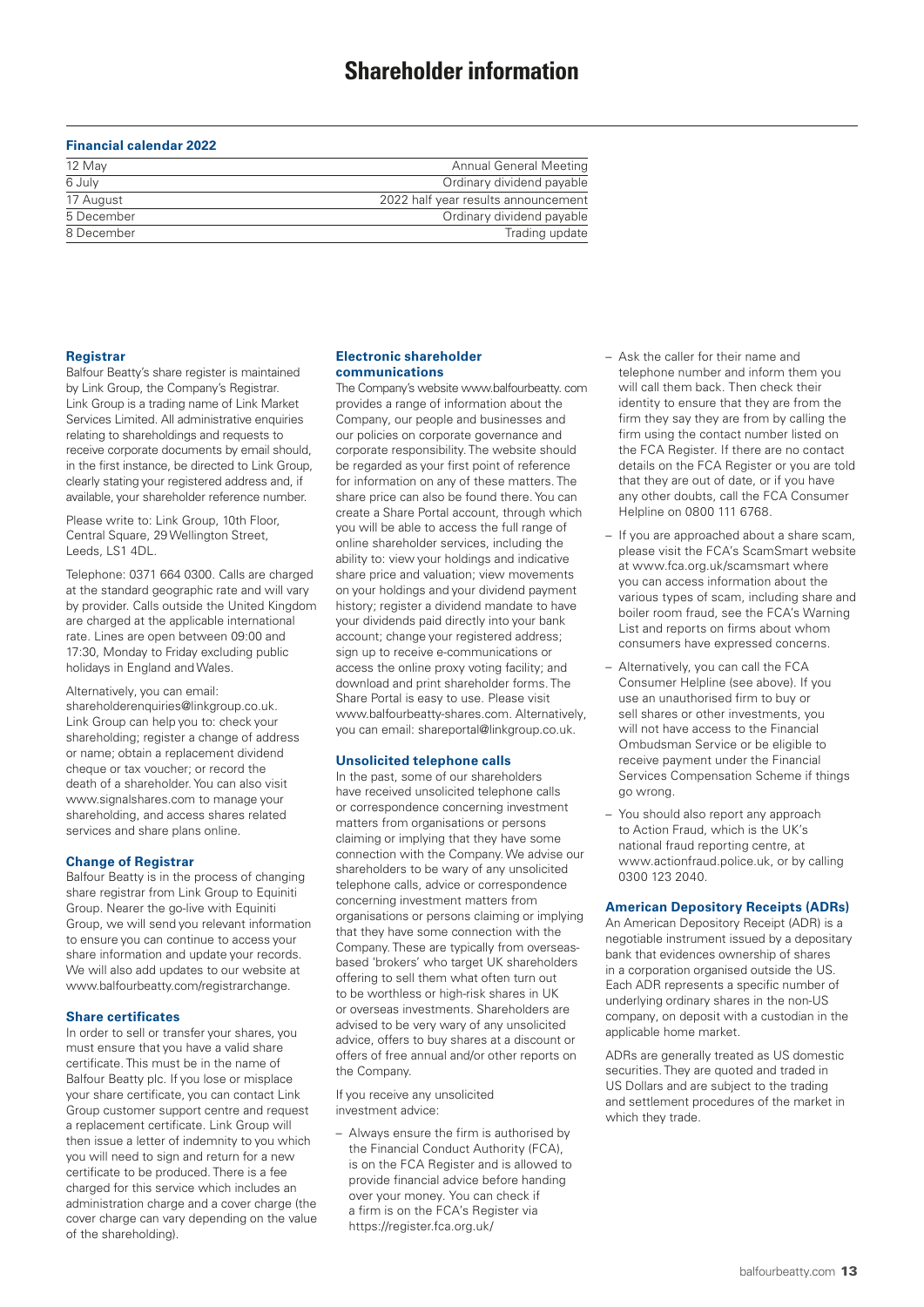# **Shareholder information** continued

#### **Balfour Beatty's ADR programme details**

– Symbol: BAFYY

- ADR: Ordinary Share Ratio: 1:2
- CUSIP: 05845R306
- ADR ISIN: US05845R3066 Underlying ISIN: GB0000961622
- Depositary Bank: JP Morgan Chase Bank N.A.

For all ADR-related enquiries, investors can contact JP Morgan via telephone, in writing or email as follows:

#### Telephone:

Toll free within the United States at: 1-800-990-1135 or locally at 651-306-4383.

JP Morgan representatives are available from 7.00am to 7.00pm Central Time, Monday to Friday.

#### In writing:

Mail: JPMorgan Shareholder Services, P.O Box 64504, St. Paul, Minnesota 55164-0504

#### Overnight mail

JP Morgan Chase Bank N.A. 1110 Centre Pointe Curve, Suite 101 Mendota Heights MN 55120-4100

#### Contact online:

https://www.shareowneronline .com/informational/contact-us/

#### **Gifting shares to your family or to charity**

To transfer shares to another member of your family as a gift, please ask the Registrar for a Balfour Beatty gift transfer form. Alternatively, if you only have a small number of shares whose value makes it uneconomic to sell them, you may wish to consider donating them to the share donation charity ShareGift (registered charity no. 1052686), whose work Balfour Beatty supports. Any shares you donate to ShareGift will be aggregated and sold when possible, and the proceeds will be donated to a wide range of other UK charities. Since ShareGift was launched, over £3m has been given to more than 3,000 charities. The relevant share transfer form may be obtained from the Registrar. For more information visit www.sharegift.org.

#### **Share dealing services**

The Company's shares can be traded through most banks, building societies and stockbrokers. Additionally, Link Group offer online and telephone dealing for UK shareholders. For further information, contact www.linksharedeal.com.

Link Market Services Trustees Limited is authorised and regulated by the Financial Conduct Authority.

#### **London Stock Exchange Codes**

The London Stock Exchange Daily Official List (SEDOL) code for the Ordinary shares is 0096162.

The London Stock Exchange ticker code for the Ordinary shares is BBY.

#### **Capital gains tax (CGT)**

For CGT purposes the market value on 31 March 1982 of Balfour Beatty plc's ordinary shares of 50p each was 267.6p per share. This has been adjusted for the 1 for 5 rights issue in June 1992, the 2 for 11 rights issue in September 1996 and the 3 for 7 rights issue in October 2009 and assumes that all rights have been taken up.

#### **Consolidated tax vouchers**

Balfour Beatty issues a consolidated tax voucher annually to all shareholders who have their dividends paid direct to their bank account. If you would prefer to receive a tax voucher at each dividend payment date rather than annually, please contact the Registrars.

A copy of the consolidated tax voucher may be downloaded from the Share Portal at www.balfourbeatty-shares.com.

#### **Enquiries**

Enquiries relating to Balfour Beatty's results, business and financial position should be made in writing to the Corporate Communications Department at the address shown below or by email to info@balfourbeatty.com.

Balfour Beatty plc Registered Office: 5 Churchill Place, Canary Wharf, London E14 5HU.

Registered in England and Wales, registered number 395826